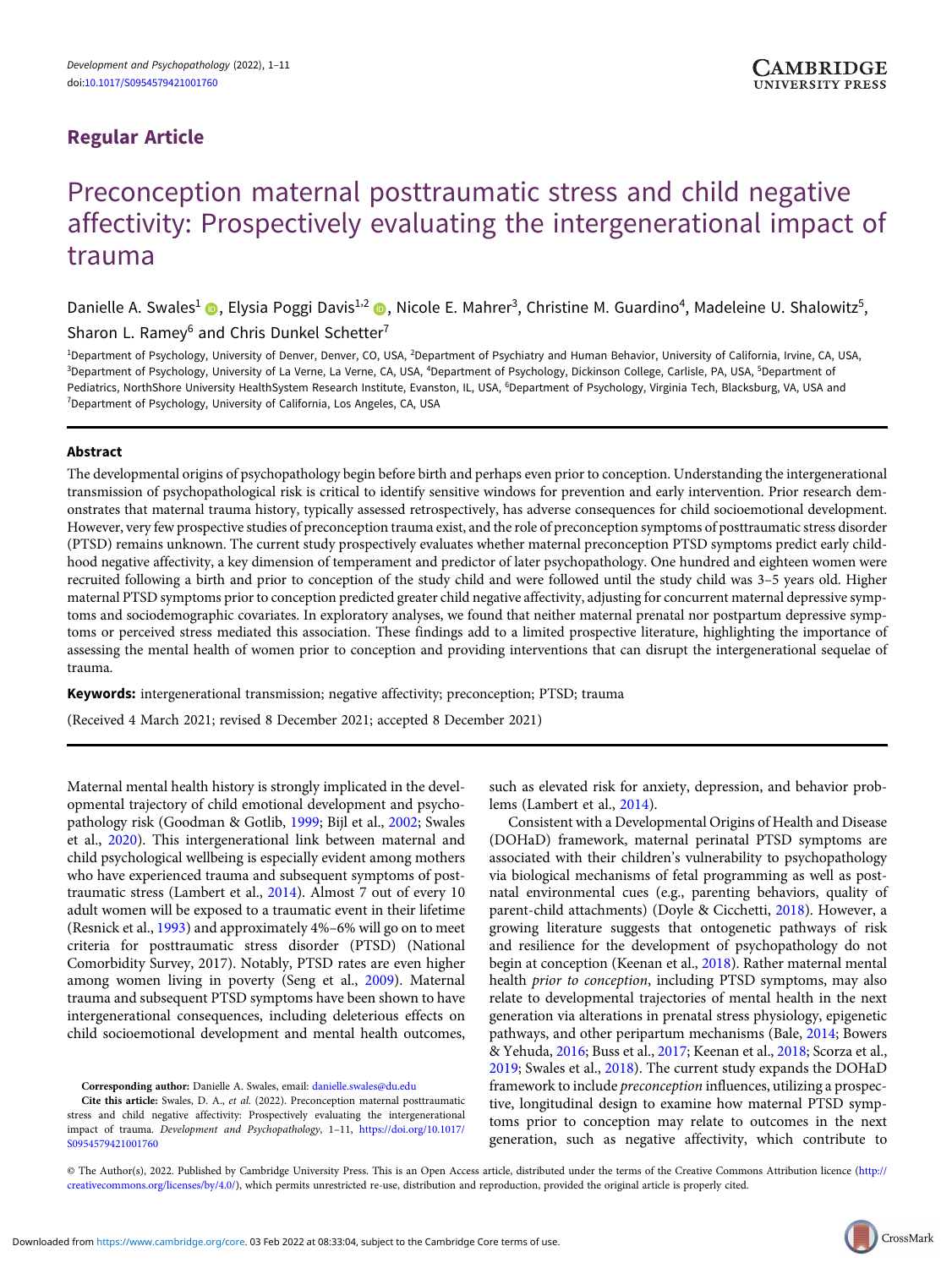subsequent vulnerability to later psychopathology (e.g., Clark et al., [1994;](#page-8-0) Derryberry & Rothbart, [1997;](#page-8-0) Lonigan et al., [2004;](#page-9-0) Muris & Ollendick, [2005;](#page-9-0) Nigg, [2006\)](#page-9-0).

#### Intergenerational consequences of preconception stress

Experimental research with animals provides compelling evidence that maternal stress exposure prior to conception exerts lasting intergenerational consequences (see Klengel et al., [2016](#page-9-0) for review). Maternal stress exposure (e.g., chronic and unpredictable stress, overcrowding, temperature) that is limited to the preconception period adversely impacts rat offspring brain development including anatomical changes in the medial prefrontal cortex (Bock et al., [2016](#page-7-0); Harker et al., [2015;](#page-8-0) Huang et al., [2010\)](#page-8-0), altered stress physiology (Zaidan et al., [2013](#page-10-0)), and increased anxious and anhedonic behavior (Bock et al., [2016](#page-7-0); Li et al., [2010;](#page-9-0) Zaidan et al., [2013\)](#page-10-0). These experimental studies provide important evidence that severe stress exposure limited to the preconception period has intergenerational consequences.

In humans, evidence for the intergenerational transmission of trauma has been supported by epidemiological research as well as studies of collective trauma (e.g., parental exposure to genocide prior to conception) (Class et al., [2014](#page-8-0), [2015;](#page-8-0) Flory et al., [2011](#page-8-0); Gangi et al., [2009;](#page-8-0) Keenan et al., [2018](#page-9-0); Perroud et al., [2014](#page-9-0); Power et al., [2007](#page-9-0); Solomon et al., [1988;](#page-10-0) Yehuda et al., [2001](#page-10-0), [2008\)](#page-10-0). Additionally, maternal retrospective report of traumatic and stressful life experiences, such as history of childhood maltreatment (e.g., Adverse Childhood Events Scale, Felitti et al., [1998;](#page-8-0) and Childhood Trauma Questionnaires, Bernstein et al., [1994\)](#page-7-0), show that maternal trauma can have intergenerational effects. Children of women with trauma histories, assessed by maternal recall of trauma in her own childhood, are more likely to experience dysregulated temperament in infancy, including heightened negative affectivity (Bosquet Enlow et al., [2017;](#page-7-0) Lang et al., [2010](#page-9-0)) and poor emotional and behavioral outcomes in childhood (Bosquet et al., [2018;](#page-8-0) Khan & Renk, [2019](#page-9-0); Plant et al., [2017](#page-9-0), [2018\)](#page-9-0). These studies provide epidemiological and retrospective evidence that maternal history of traumatic and potentially traumatic experiences prior to conception predicts poor emotional outcomes for the next generation. However, additional prospective research is needed to address limitations inherent to such study designs. First, retrospective recall of adverse experiences is only moderately associated with prospectively collected measures (see Baldwin et al., [2019](#page-7-0) for meta-analysis and systematic review). Second, retrospective recall of PTSD symptoms is even more susceptible to recall biases than recall of past trauma exposure (Baldwin et al., [2019;](#page-7-0) Hardt & Rutter, [2004](#page-8-0); Moffitt et al., [2010](#page-9-0); Newbury et al., [2018;](#page-9-0) Reuben et al., [2016\)](#page-9-0).

# Prospective assessment of preconception trauma

Given the inherent limitations of retrospective studies, there has been increasing recognition of the need for prospective, longitudinal studies of preconception stress (Bowers & Yehuda, [2016](#page-8-0); Keenan et al., [2018\)](#page-9-0). However, a dearth of prospective research has examined women's mental health prior to pregnancy and child outcomes due to the logistical challenges of recruiting women before conception and following them through their pregnancies. A few published prospective studies show that elevated preconception stress and exposure to stressful life experiences relate to adverse birth outcomes (i.e., shorter gestation and lower birthweight) (Harville et al., [2010](#page-8-0); Mahrer et al., [2020\)](#page-9-0) and poor sleep quality in infancy (Baird et al., [2009](#page-7-0)). A large prospective study of women in Australia ( $n = 756$ ) reported that maternal preconception symptoms of depression and anxiety predicted heightened emotional reactivity in infancy (Spry et al., [2020\)](#page-10-0). Another study conducted by Hipwell et al. [\(2019\)](#page-8-0) prospectively assessed maternal childhood trauma exposure prior to conception via standardized interviews and items from the Parent-Child Conflict Tactics Scale and found that infants of mothers exposed to childhood emotional abuse were more likely to demonstrate low emotional reactivity to the still face procedure, whereas infants of mothers exposed to childhood emotional neglect demonstrated heightened emotional reactivity, even after controlling for postpartum depressive symptoms. Collectively, these few, prospective studies are important as they reduce the influence of recall bias and affirm the need to expand research on preconception maternal trauma and mental health and child emotion regulation outcomes.

A key gap in this literature is that additional studies are needed to prospectively assess whether preconception symptoms of posttraumatic stress predict outcomes for the next generation. It is important to distinguish maternal exposure to trauma or a potentially traumatic event from posttraumatic stress symptoms because not all women who are exposed to a potentially traumatic event will develop subsequent PTSD symptoms. Rather mediating pathways of risk and resilience have been shown to amplify or disrupt the emergence of subsequent psychopathology following trauma exposure (McLaughlin & Lambert, [2017\)](#page-9-0). Identifying whether preconception maternal PTSD symptoms relate to child outcomes is therefore important next step in exploring whether maternal mental health prior to conception confers vulnerability for subsequent psychopathology in the next generation.

Additional work is also needed to explore potential pathways that may underly this hypothesized link between preconception PTSD symptoms and child psychopathological risk. Perinatal mental health, especially maternal depression, is a plausible candidate pathway because prior work suggests that offspring may be more vulnerable to the biopsychosocial sequelae of maternal trauma during the fetal period of development (Bouvette-Turcot et al., [2020](#page-8-0); Bowers & Yehuda, [2016](#page-8-0); Buss et al., [2017](#page-8-0); Davis & Narayan, [2020;](#page-8-0) Keenan et al., [2018;](#page-9-0) Swales et al., [2018;](#page-10-0) Yehuda & Meaney, [2018\)](#page-10-0). Past studies demonstrate that retrospective recall of trauma history is associated with elevated internalizing symptoms (e.g., depression, anxiety, and PTSD) during pregnancy (Alvarez-Segura et al., [2014;](#page-7-0) Atzl et al., [2019](#page-7-0); River et al., [2019](#page-9-0)), and prenatal maternal mental health predicts heightened negative emotionality in offspring during childhood (Blair et al., [2011](#page-7-0); Davis et al., [2007](#page-8-0); Erickson et al., [2017;](#page-8-0) Glynn et al., [2018](#page-8-0); Werner et al., [2007\)](#page-10-0). Prenatal depression is a potential pathway of particular interest because PTSD and depression diagnoses are highly comorbid (O'Donnell et al., [2004](#page-9-0)) and depressive symptoms are commonly screened for in clinical settings and thus offer implications for clinical practice. The current study provides a unique opportunity to investigate these exploratory pathways.

#### The current study

The current study prospectively evaluates the association between maternal preconception symptoms of posttraumatic stress and child negative affectivity. Mothers were from a socioeconomically, racially, and ethnically diverse larger cohort of women who were studied following a birth. This subset was then followed when mothers became pregnant again with the study child and until the study child was 3–5 years of age. Preconception is defined in the current study as prior to conception of the study child (which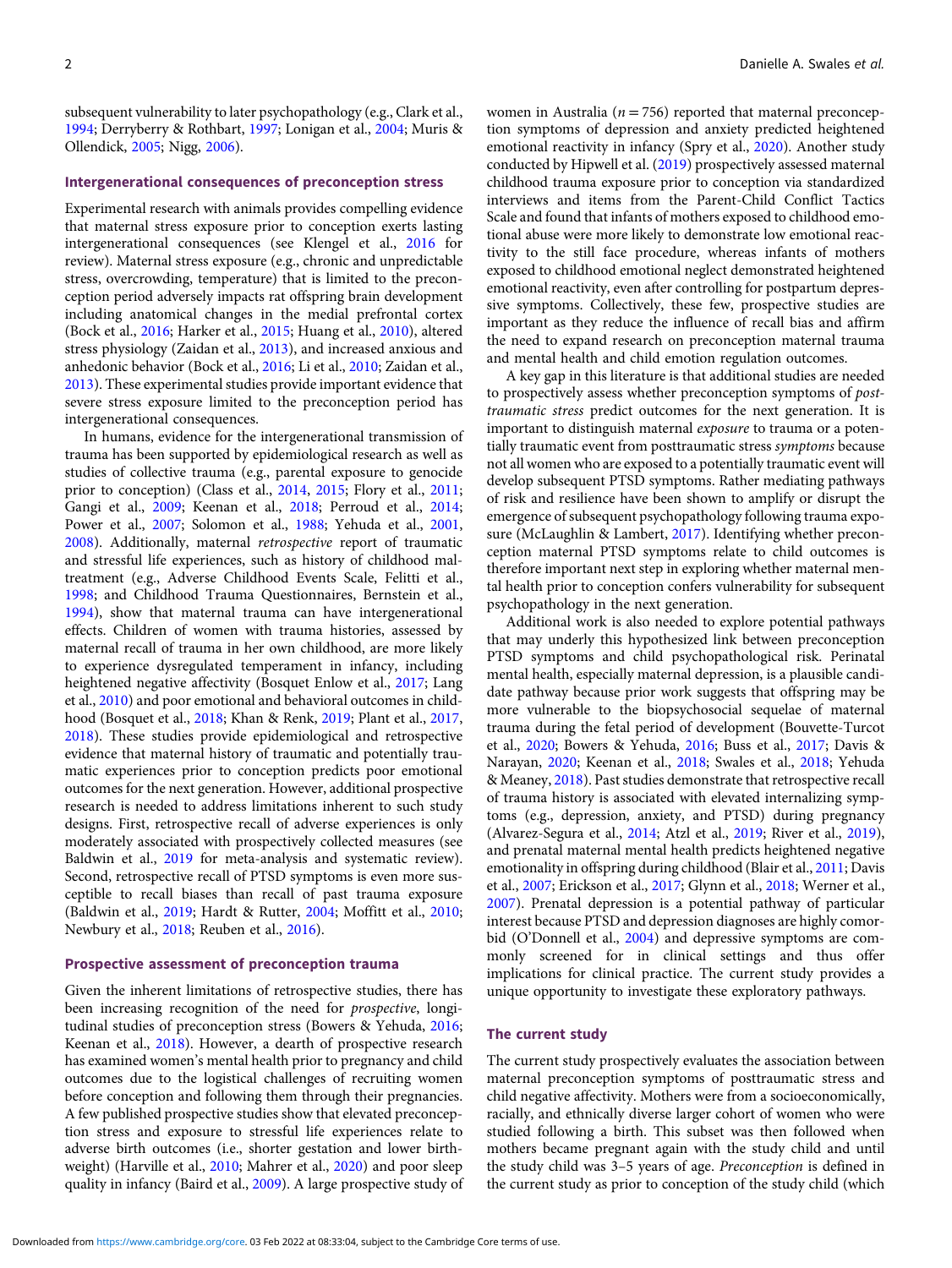

Figure 1. Overview of study measures from preconception to early childhood.

for all participants in the study sample is also an interconception period between consecutive births). As the primary aim of the current analyses, we evaluated whether preconception maternal PTSD symptoms predict child negative affectivity after accounting for sociodemographic covariates and concurrent maternal depressive symptoms (an indicator of concurrent maternal psychopathology and reporter bias). In exploratory post hoc analyses, we tested maternal prenatal and postpartum symptoms of depression as potential mediators in the relation between preconception symptoms of PTSD and child negative affectivity. Prenatal and postpartum levels of perceived stress were additionally considered as mediators in secondary, exploratory analyses.

#### Method

#### **Participants**

Participants were 118 mother-child dyads. Women were recruited from three study sites in the Community Child Health Network (CCHN) (i.e., North Carolina, Washington, DC, and Lake County, IL). CCHN is a multisite research network designed to investigate disparities in maternal and child mental health (see Dunkel Schetter et al., [2013](#page-8-0); O'Campo et al., [2016](#page-9-0); and Ramey et al., [2015](#page-9-0) for overview of CCHN recruitment procedures, study design, data collection methods, and cohort demographics). Two hundred and forty-five women from the three selected CCHN study sites who became pregnant again between 2009 and 2013 and were assessed prospectively from preconception (i.e., between births and prior to conception of the study child) through their pregnancy and into the postpartum period. One hundred and twenty-seven women then went on to participate in a follow-up assessment when the study child was 3–5 years of age.

Additional inclusion criteria for the current analyses were mothers who provided: (a) ratings of preconception PTSD or completed at least one prenatal study visit (i.e., provided at least one rating of mood or stress during pregnancy), and (b) ratings of child negative affectivity in early childhood. One hundred and nineteen women met these criteria. One dyad was excluded from analyses due to preterm birth less than 34 weeks' gestation. See Figure 1 for overview of study design.

The 118 women in the current study analyses were more likely to be older in age ( $t = 4.1$ ,  $p < .001$ ), have a longer interpregnancy interval ( $t = 2.6$ ,  $p = .002$ ), have a lower adjusted household income  $(t = -2.0, p = .049)$ , be Latina/Hispanic  $(X^2 = 8.6, p = .003)$ , and be born outside of the United States ( $X^2 = 8.6$ ,  $p = .003$ ), in comparison to women who became pregnant during the eligibility window but were not included in the present analyses (either because they did not participate in the follow-up assessment in early childhood and/or were missing preconception or prenatal study measures). Sample attrition was not associated with maternal education  $(t = -1.1, p = .275)$ , concurrent depressive symptoms  $(t = 0.7,$  $p = .484$ ), study site ( $X^2 = 0.8$ ,  $p = .655$ ), cohabitation status  $(X^2 = 2.4, p = .124)$ , or PTSD symptoms  $(t = 1.0, p = .326)$ .

Mothers included in the current study sample were an average of 33 years of age at the time of child assessment  $SD = 5.5$  years) and 39% identified as Latina/Hispanic, 32% non-Latina/Hispanic Black, and 29% non-Latina/Hispanic White (see Supplemental Table [S1](https://doi.org/10.1017/S0954579421001760) for descriptive information on study measures stratified by maternal race/ethnicity). Additionally, 40% of women were born outside of the United States (46 out of the 47 of whom also identified as Latina or Hispanic). Further, 38% lived below the federal poverty line (FPL), and 21% lived near poverty at 100%– 200% FPL. Children were on average 3.8 years of age at the time of assessment  $(SD = 0.4$  years) and 58% were female (see Table [1](#page-3-0)). All study procedures were approved by the Institutional Review Board for the protection of human subjects at the relevant institutions, and each mother provided written and informed consent for herself and her child.

#### Procedures

All self-report data were collected through semistructured interviews by trained interviewers in participants' homes (see Dunkel Schetter et al., [2013\)](#page-8-0). Maternal ratings of posttraumatic stress symptoms and demographic data were collected before women became pregnant with the study child. For present purposes, the preconception assessment occurred an average of 52.9 weeks prior to conception of the study child, although time from assessment to conception varied ( $SD = 47.3$ , Range: 2.0–175.0 weeks). The beginning of the pregnancy was determined using the first day of the last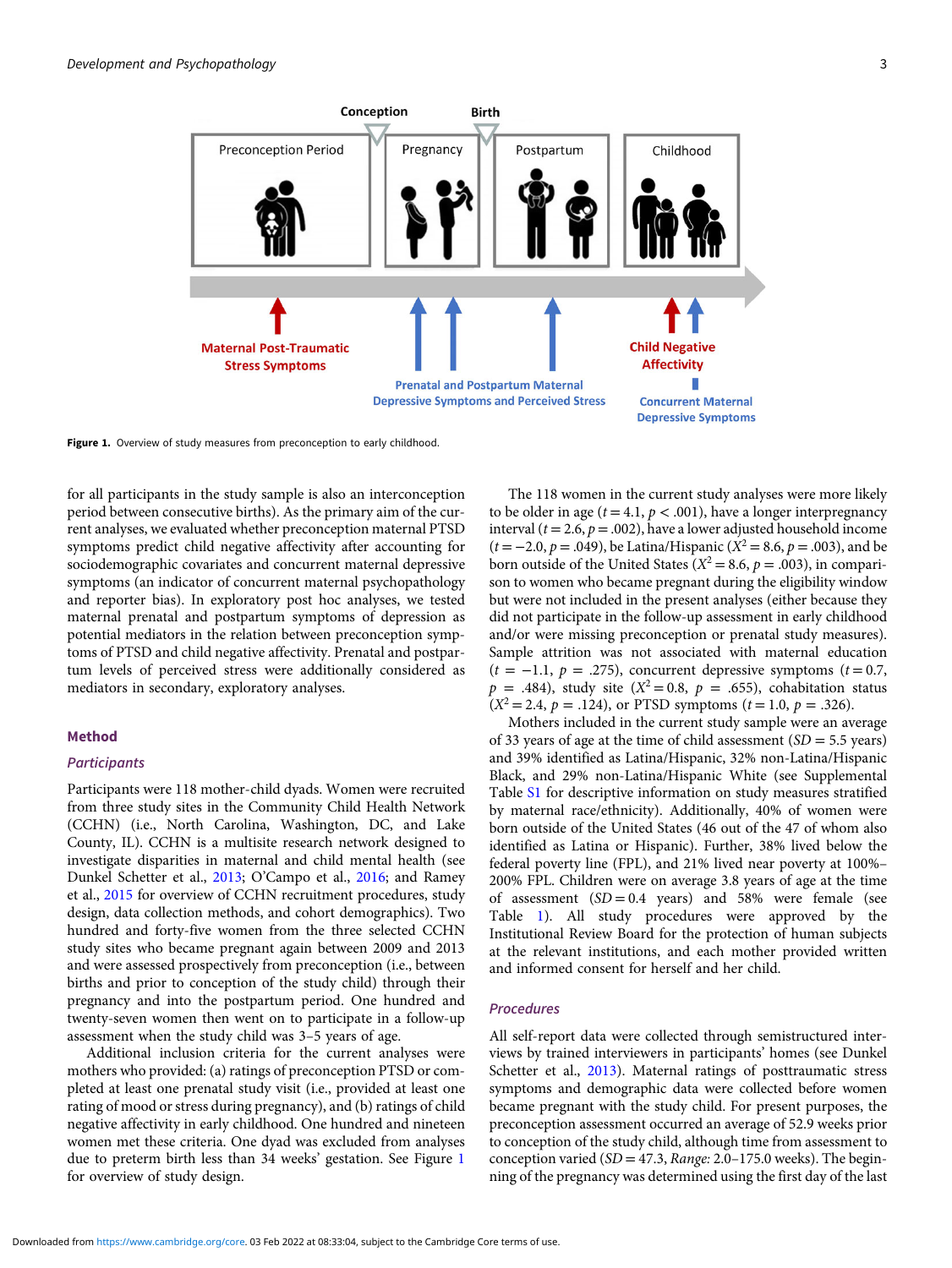<span id="page-3-0"></span>Table 1. Sample characteristics

| Sample characteristics ( $n = 118$ )                                           |                                           |
|--------------------------------------------------------------------------------|-------------------------------------------|
| Study site $(N; \%)$                                                           |                                           |
| Chicago, Illinois                                                              | 74; 62.7                                  |
| Rural eastern North Carolina                                                   | 17; 14.4                                  |
| District of Columbia                                                           | 27; 22.8                                  |
| Time from preconception assessment to<br>conception (in weeks)                 | $52.9 \pm 47.3$ ; 2-17                    |
| <b>Maternal characteristics</b>                                                |                                           |
| Maternal age (in years; $M \pm SD$ ; Range)                                    | $33.4 \pm 5.5$ ; 24.1-44.2                |
| Cohabitating with partner $(N; \%)$                                            | 77; 65.3                                  |
| Race/Ethnicity (N; %)                                                          |                                           |
| Latina/Hispanic                                                                | 46; 39.3                                  |
| Non-Latina/Hispanic Black                                                      | 38; 32.0                                  |
| Non-Latina/Hispanic White                                                      | 34; 28.7                                  |
| Nativity status $(N; %$ born outside of the U.S.)                              | 47; 39.8                                  |
| Federal poverty line (FPL) $(N; \%)$                                           |                                           |
| Poverty (<100% FPL)                                                            | 45; 38.1                                  |
| Near poverty (100%–200% FPL)                                                   | 25; 21.1                                  |
| Above poverty (>200% FPL)                                                      | 48; 40.7                                  |
| Per capita household income adjusted for cost<br>of living $(M \pm SD; Range)$ | $13,757.0 \pm 7,232.4;$<br>$0 - 89,222.0$ |
| Years of education ( $M \pm SD$ ; Range)                                       | $12.6 \pm 2.9; 5 - 21$                    |
| Parity $(N; \%)$                                                               |                                           |
| 1                                                                              | 62; 52.5                                  |
| 2                                                                              | 38; 32.2                                  |
| 3                                                                              | 17; 14.4                                  |
| <b>Child characteristics</b>                                                   |                                           |
| Child age at assessment (in years; $M \pm SD$ ; Range)                         | $3.8 \pm .4$ ; 3.4–5.5                    |
| Biological sex at birth $(N; \%$ female)                                       | 68; 57.7                                  |
| Gestational age at birth (in weeks) ( $M \pm SD$ ;<br>Range)                   | $38.8 \pm 2.1$ ; 32.6–42                  |

menstrual period and/or ultrasound examinations, obtained via medical record abstraction. Standardized measures of maternal depression symptoms and perceived stress were administered twice during pregnancy in second and third trimesters, on average at 20.2 weeks gestation  $(SD = 5.0)$  and 32.7 weeks gestation  $(SD = 3.8)$ . Maternal depression symptoms were assessed once during the postpartum period on average at 12.5 weeks after birth  $(SD = 4.7)$ . Additional perinatal and birth outcomes data were extracted from neonatal records. Mother-child dyads participated in an early childhood study visit when the child was 3–5 years of age, at which time child's negative affectivity was assessed. Early childhood visits were conducted in participants' homes, in the mother's preferred language (English or Spanish).

# Measures

#### Maternal measures

Sociodemographic and pregnancy factors. Sociodemographic characteristics, including maternal age, years of education, per capita household income adjusted for cost of living, cohabitation status (i.e., living with partner), parity, foreign birth (i.e., whether mother was born in a country outside of the United States), and race/ethnicity, were assessed during interviews. An outlier for adjusted household income (i.e., >8 SD above the mean) was replaced with a value 3 SD above the mean, retaining its rank as the highest value. Maternal education and per capita household income adjusted for cost of living were standardized and averaged together to create a composite of socioeconomic status (SES; Cohen et al., [2006](#page-8-0)). Maternal early life adversity was assessed by the 10-item Risky Families Questionnaire (Taylor et al., [2004\)](#page-10-0), a measure of family stressors during the mother's childhood (e.g., childhood abuse, parental warmth). Mothers completed the measure during the early childhood visit, rating each item on a 5-point Likert scale, with a range of 1 (not at all) to 5 (very often). Final sum scores could range from 10 to 50, with higher scores indicating greater early life adversity. Gestational age at birth was determined from medical record abstraction.

Maternal posttraumatic stress symptoms. Maternal symptoms of posttraumatic stress were assessed prior to conception using the PTSD Checklist – Civilian Version (PCL-C; Blanchard et al., [1996](#page-7-0)). Participants provided ratings of how often they have been bothered by various symptoms of PTSD in the past month, on a 5-point Likert scale with a range of 1 (not at all) to 5 (extremely). Final sum scores could range from 17 to 85, with higher scores indicating more PTSD symptoms (see Table [2](#page-4-0)). A cut-off score of 30 was used to indicate clinically elevated symptoms and a probable diagnosis of PTSD. This threshold and scoring approach were selected because prior research demonstrates that utilizing a cut-off score of 30 maximizes the sensitivity and specificity of accurately detecting a PTSD diagnosis amongst civilian women (McDonald & Calhoun, [2010](#page-9-0); Walker et al., [2002\)](#page-10-0). The PCL-C is a reliable and well-validated measure of PTSD symptoms (Ruggiero et al., [2003\)](#page-10-0), and has been previously utilized in studies of women across pregnancy and the postpartum period (e.g., Huth-Bocks et al., [2013](#page-8-0); Thomas, Carter, et al., [2021](#page-10-0); Thomas, Cleveland, et al., [2021](#page-10-0)). Within the current study sample, the PCL-C demonstrated excellent internal consistency ( $\alpha = .92$ ) and 18 participants (21%) reported scores above the clinical threshold. Notably, the rate of probable PTSD diagnosis was higher in this sample than in the general population (Breslau, [2009](#page-8-0)), likely reflecting the converging risk factors for trauma and PTSD symptoms experienced by many of the women in the study (e.g., poverty, low education, acculturative stress) (Breslau et al., [1995](#page-8-0); Pole et al., [2008;](#page-9-0) Trickey et al., [2012](#page-10-0)). Indeed, women who experienced elevated symptoms of PTSD in the study sample were more likely to be born outside of the United States ( $t = -2.62$ ,  $p = .012$ ), to have completed fewer years of education ( $r = -.367$ ,  $p < .001$ ), and to have a lower per capita income adjusted for cost of living ( $r = -.31$ ,  $p = .004$ ). PCL-C scores were not associated with race/ethnicity or cohabitation status.

Maternal depressive symptoms. Maternal depressive symptoms were assessed using the 9-item short form of the Center for Epidemiological Studies Depression Inventory (CES-D-9; Santor & Coyne, [1997\)](#page-10-0). The CES-D is a reliable and widely used selfreport measure of depressive symptoms. Participants rated the frequency at which each depressive symptom occurred during the past week on a four-point Likert scale, ranging from 0 (rarely or none of the time [less than 1 day]) to 3 (most of the time [5–7 days]). Final sum scores could range from 0 to 27 (see Table [2](#page-4-0)). The CES-D scores utilized in the current analyses were assessed twice during pregnancy, once during the postpartum period,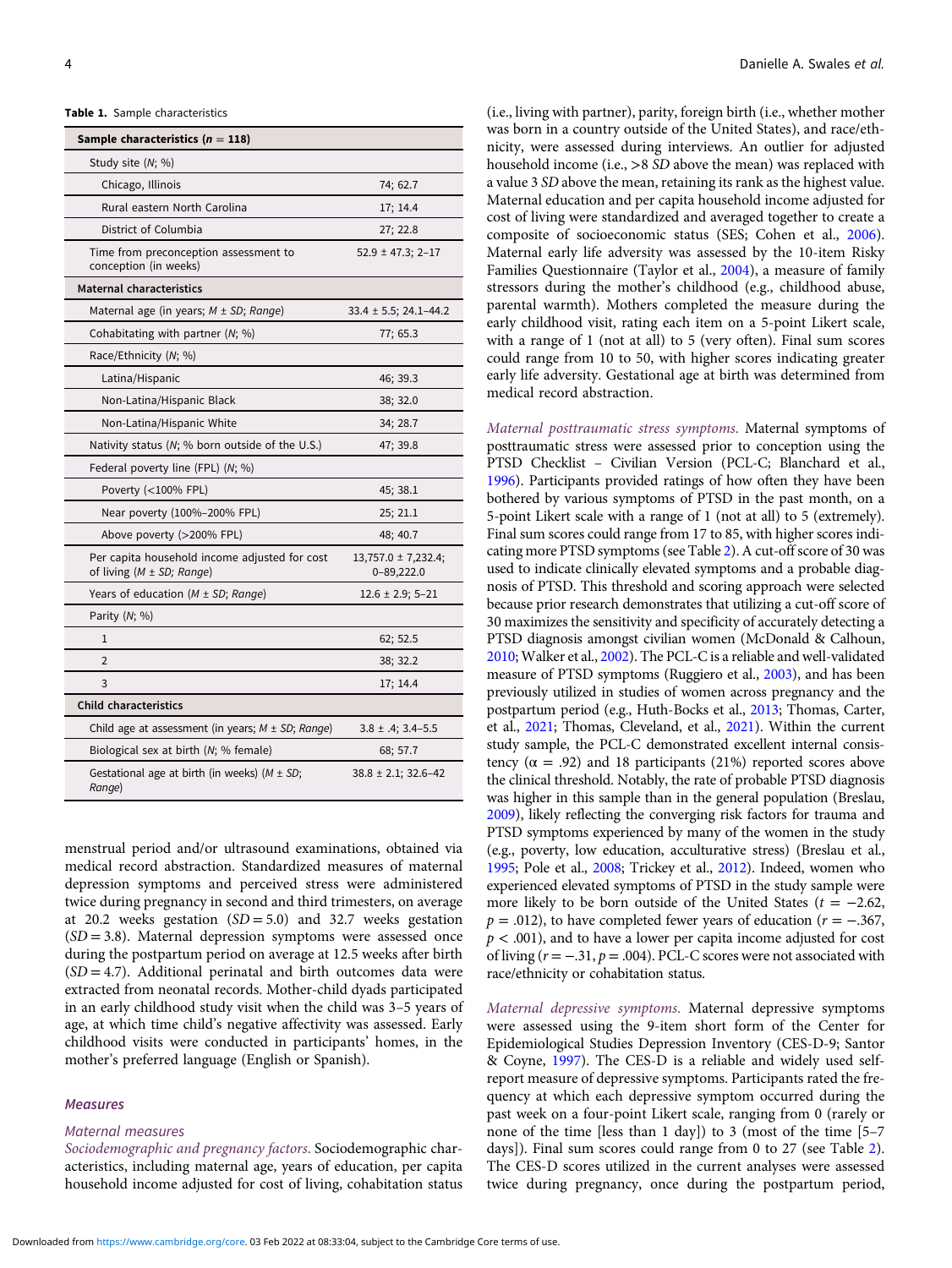<span id="page-4-0"></span>Table 2. Descriptive statistics for maternal and child measures across all timepoints

| <b>Maternal and child measures</b>                    | $M \pm SD$ ; Range;<br><b>Skewness</b> |
|-------------------------------------------------------|----------------------------------------|
| Maternal preconception PTSD symptoms<br>$(PCL-C)$     |                                        |
| Preconception PCL-C                                   | $25.1 \pm 10.2$ ; 17-63; 1.98          |
| Maternal depressive symptoms (CESD-D)                 |                                        |
| Prenatal CES-D (20 weeks' GA)                         | $8.9 \pm 3.5$ ; 2-20; 1.28             |
| Prenatal CES-D (33 weeks' GA)                         | $10.0 \pm 3.4$ ; 4-18; 1.36            |
| Postpartum CES-D (13 weeks postpartum)                | $9.4 \pm 3.4$ ; 4-21; 1.61             |
| Concurrent CES-D (at the time of child<br>assessment) | $5.0 \pm 4.7$ ; 0-24; 1.56             |
| Perceived stress symptoms (PSS)                       |                                        |
| Prenatal PSS (20 weeks' GA)                           | $13.8 \pm 6.2$ ; 0-29; 0.00            |
| Prenatal PSS (33 weeks' GA)                           | $13.9 \pm 6.0$ ; 1-33; 0.77            |
| Postpartum PSS (13 weeks postpartum)                  | $13.0 \pm 6.2$ ; 3-35; 0.86            |
| <b>Children's Behavior Questionnaire (CBQ)</b>        |                                        |
| Negative affectivity                                  | $4.2 \pm 0.8$ ; 2.2-6.5; 0.21          |

and once at the time of child assessment. CES-D scores across both prenatal timepoints were averaged to create a composite score of prenatal depressive symptoms. The CES-D-9 demonstrated fair to good internal consistency across study time points (αs ranging from .76 to .85). The CES-D-9 has also been shown in prior work to be a well-validated measure of depression in adults (Corcoran & Fisher, [1987;](#page-8-0) Santor & Coyne, [1997](#page-10-0)), including pregnant and postpartum women (Mosack & Shore, [2006\)](#page-9-0).

Maternal perceived stress. Maternal perceived stress symptoms were evaluated using the 10-item version of Cohen's Perceived Stress Scale (PSS; Cohen et al., [1983](#page-8-0)). The PSS is a self-report measure of generalized or nonspecific stress, which evaluates participants' feelings about how they were able to handle day-to-day problems and hassles, how often they felt nervous and stressed, and how often they felt things were going well during the past week. Responses were made on a 5-point Likert scale, ranging from 0 (never) to 4 (almost always), with a final sum score which could range from 0 to 40 and higher scores indicating greater impairment (see Table 2). The PSS scores utilized in the current analyses were assessed twice during pregnancy, once during the postpartum period, and once at the time of child assessment. PSS scores across both prenatal timepoints were averaged to create a composite score of prenatal levels of perceived stress. The PSS demonstrated good internal consistency across study time points (αs ranging from .84 to .87). The PSS has been widely used to evaluate perceived stress symptoms in women during prenatal and postpartum periods (Nast et al., [2013](#page-9-0)).

#### Child negative affectivity

Child negative affectivity was assessed using the very short form of the Children's Behavior Questionnaire (CBQ-VSF), a parent report measure of child temperament (Putnam & Rothbart, [2006](#page-9-0); Rothbart et al., [2001](#page-9-0)). The very short form of the CBQ is a 36-item questionnaire, yielding three factor scores, of which Negative Affectivity was used in the current analyses. The 12-item

Negative Affectivity scale reflects mood instability and tendency to experience dysregulated negative emotions. When completing the scale, mothers were asked the degree to which each statement (e.g., "gets quite frustrated when prevented from doing something s/he wants to do") described their child's behavior over the past six months on a 7-point Likert scale, ranging from 1 (extremely untrue of your child) to 7 (extremely true of your child) (see Table 2). An average rating was calculated for the negative affectivity scale. The CBQ-VSF has been shown to demonstrate adequate internal consistency and substantial interrater reliability (Putnam & Rothbart, [2006](#page-9-0); Rothbart et al., [2001](#page-9-0)), and has been widely used in studies of child temperament and negative affectivity. Further, the CBQ-VSF takes advantage of mother's ability to observe her child across a wide range of contexts and relies on maternal observation of concrete behaviors rather than abstract judgments of temperament to reduce the potential influence of maternal bias in reporting. Within the study sample, the CBQ-VSF demonstrated good internal consistency on the Negative Affectivity subscale ( $\alpha = .84$ ).

#### Statistical analysis

#### Identification of covariates

Spearman's rank correlations (utilized to address skewness in tested covariates), t-tests, and ANOVAs were used to identify maternal (SES composite score, age, cohabitation status, race/ethnicity, foreign-born, concurrent depressive symptoms, early life adversity, parity) and child factors (gestational age at birth, sex, age at early childhood assessment) that might influence child negative affectivity. Study site and time from preconception assessment to conception also were considered as potential covariates. Variables associated with child negative affectivity at  $p < 0.10$  level of significance were included as a covariate in all subsequent regression analyses. Only maternal age and the SES composite score met criterion for inclusion as a covariate (see Table [3](#page-5-0)).

#### Bivariate correlations

Preliminary analyses were conducted using bivariate Pearson's correlation coefficients, assessing the relations between preconception PTSD symptoms, prenatal and postpartum depressive symptoms and perceived stress, and child negative affectivity. Pearson's correlations were utilized because tested variables were normally distributed (i.e., Skewness >  $-2$  and < 2; see Table 2; George & Mallery, [2010\)](#page-8-0). Spearman's rank correlations are also available in Supplement Table [S2.](https://doi.org/10.1017/S0954579421001760)

#### Data imputation

To address data missingness, missing preconception PTSD data was imputed. Eighty-seven women provided PTSD symptom ratings prior to conception (as well as ratings of child negative affectivity) and 31 participants completed a prenatal mood or stress measure and completed the child negative affectivity measure but were missing PTSD ratings prior to conception (26% rate of missingness). Multiple imputations of missing data were generated using MPlus (Asparouhov & Muthén, [2010;](#page-7-0) Muthén & Muthén, [1998](#page-9-0)–[2017](#page-9-0)), generating 20 imputed data sets. When running subsequent analyses, parameter estimates were computed and averaged over the 20 sets. Sensitivity tests were performed to assess the influence of imputation on study findings by repeating all regression and mediational models analyses including only participants with complete data.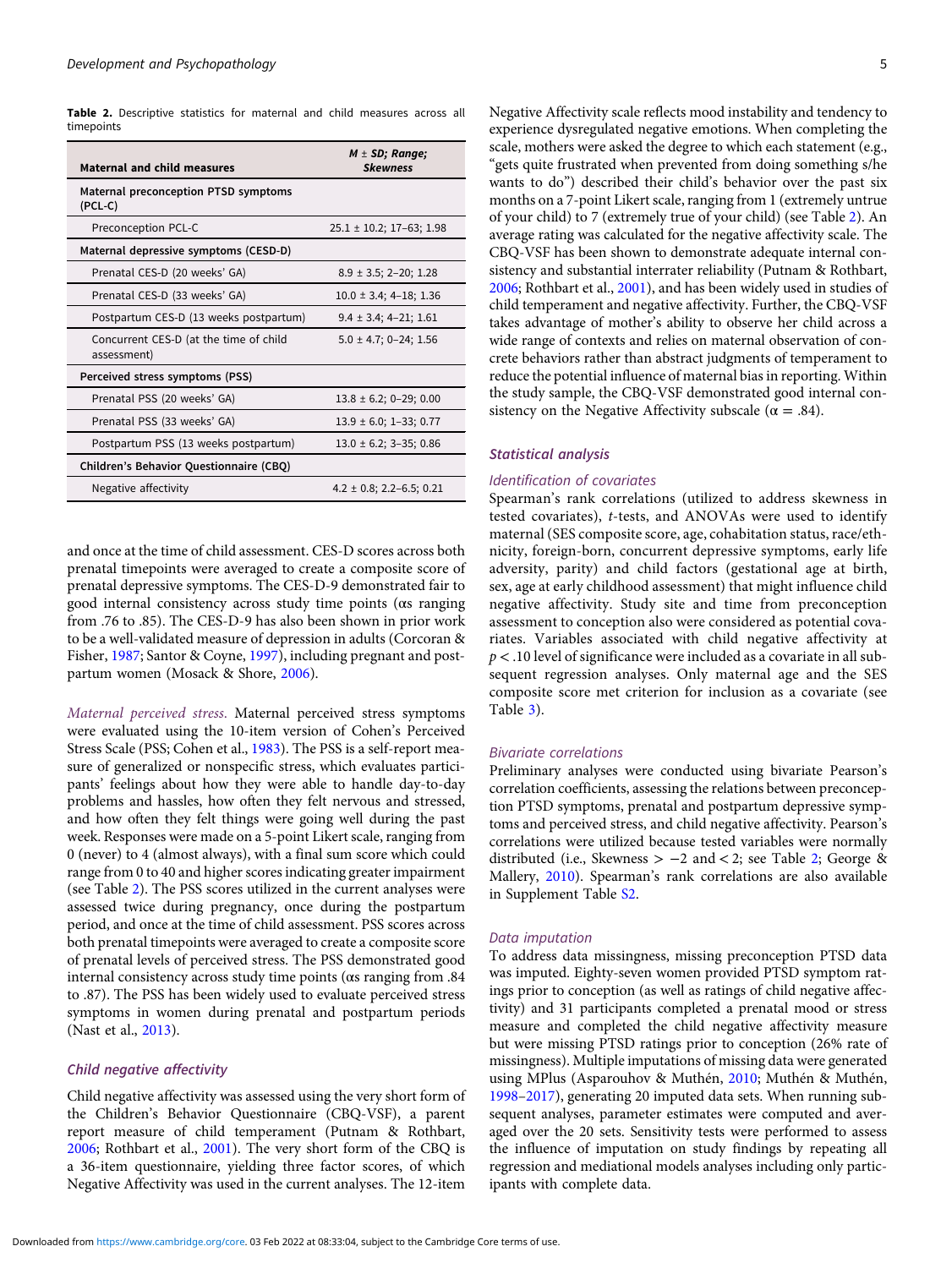<span id="page-5-0"></span>Table 3. Associations between participant characteristics and child negative affectivity

| <b>Participant characteristics</b>                  | <b>Test</b><br>statistic | <i>p</i> -value |
|-----------------------------------------------------|--------------------------|-----------------|
| Maternal socioeconomic status composite             | $-.17a^{0}$              | .06             |
| Maternal age                                        | $-.21^{b*}$              | .02             |
| Cohabitation status                                 | $1.73^{b}$               | .32             |
| Maternal race/ethnicity                             | 1.46 <sup>c</sup>        | .24             |
| Foreign-born                                        | $3.10^{b}$               | .71             |
| Maternal early life adversity                       | .001                     | .99             |
| Parity                                              | .46 <sup>c</sup>         | .63             |
| Time from preconception assessment to<br>conception | $-.16a$                  | .11             |
| Gestational age at birth                            | .11 <sup>a</sup>         | .25             |
| Child age                                           | .14 <sup>a</sup>         | .17             |
| Child sex                                           | .01 <sup>b</sup>         | .71             |
| Concurrent maternal depressive symptoms             | .14 <sup>a</sup>         | .13             |
| Study site                                          | .60 <sup>c</sup>         | .55             |

Note. Reported tests statistics are <sup>a</sup>Spearman's rho, <sup>b</sup>t, or <sup>c</sup>F. Maternal childhood adversity was assessed via the Risk Families Questionnaire. Concurrent maternal depressive symptoms were assessed via the Center for Epidemiological Studies Depression Inventory (CES-D).  $^{h}p < .1$ .  $**p* < .05.$   $**p* < .01.$ 

#### Testing of study aims

#### Preconception maternal PTSD symptoms and child negative affectivity

Linear regression was run in Mplus to test the primary hypothesis that preconception maternal symptoms of posttraumatic stress predict child negative affectivity after inclusion of identified covariates. Concurrent maternal depressive symptoms were then added as a covariate to evaluate whether any effect of preconception maternal PTSD symptoms on child negative affectivity remains after accounting for maternal mental health at the time of child assessment.

## Assessment of prenatal and postpartum depressive symptoms and perceived stress as mediating pathways

Finally, mediational pathways were added in exploratory analyses to examine whether prenatal and/or postpartum maternal depression symptoms may mediate the relation between maternal preconception PTSD symptoms and child negative affectivity. Prenatal and postpartum levels of perceived stress were also tested as mediators in secondary, exploratory analyses.

# Results

#### Bivariate correlations

Preliminary bivariate correlations between maternal preconception PTSD, maternal prenatal and postpartum depressive symptoms, and child negative affectivity are presented in Table 4. Maternal preconception PTSD symptoms were positively associated with child negative affectivity on the CBQ-VSF ( $r = .26$ ,  $p = .014$ ). PTSD symptoms also were associated with higher prenatal and postpartum depressive symptoms ( $r = .46$ ,  $p < .001$ ; and  $r = .26$ ,  $p = .020$ , respectively) and prenatal and postpartum perceived stress ( $r = .59$ ,  $p < .001$ ; and  $r = .48$ ,  $p < .001$ , respectively). Prenatal and postpartum depressive symptoms in turn were

Table 4. Pearson's correlations between preconception PTSD symptoms, prenatal and postpartum depressive symptoms and perceived stress, and child negative affectivity

|                             | $\mathcal{P}$ | 3        | $\overline{a}$ | 5        | 6      |  |
|-----------------------------|---------------|----------|----------------|----------|--------|--|
| 1. Preconception PTSD       | $.46***$      | $.26*$   | $59***$        | 48***    | $.26*$ |  |
| 2. Prenatal CES-D           |               | $.40***$ | $.55***$       | $31**$   | $.20*$ |  |
| 3. Postpartum CES-D         |               |          | $39***$        | $.65***$ | $.20*$ |  |
| 4. Prenatal PSS             |               |          |                | .44 ***  | .12    |  |
| 5. Postpartum PSS           |               |          |                |          | $.21*$ |  |
| 6. CBQ negative affectivity |               |          |                |          |        |  |
|                             |               |          |                |          |        |  |

Note.  $* p < .05.$   $* p < .01.$   $* * p < .001.$ 

Table 5. Regression models of preconception maternal PTSD symptoms and child negative affectivity

| <b>Predictors</b><br>Model                                                                          | B       | <b>SE</b> | p       |  |  |
|-----------------------------------------------------------------------------------------------------|---------|-----------|---------|--|--|
| Model 1: Regression model with identified covariates                                                |         |           |         |  |  |
| Preconception PTSD                                                                                  | .201    | .087      | $.022*$ |  |  |
| <b>SES</b>                                                                                          | $-.083$ | .095      | .383    |  |  |
| Maternal age                                                                                        | $-.157$ | .096      | .100    |  |  |
| Model 2: Regression model with identified covariates and concurrent<br>maternal depressive symptoms |         |           |         |  |  |
| <b>Preconception PTSD</b>                                                                           | .187    | .094      | $.045*$ |  |  |
| <b>SES</b>                                                                                          | $-.081$ | .095      | .395    |  |  |
| Maternal age                                                                                        | $-.153$ | .097      | .113    |  |  |
| Concurrent maternal depressive symptoms                                                             | .050    | .087      | .566    |  |  |

Note. Missing preconception PTSD data was imputed ( $n = 118$ ). SES = socioeconomic status (composite of maternal education and per capita household income adjusted for cost of living).  $p < .05$ .

associated with higher child negative affectivity scores ( $r = .20$ ,  $p = .043$ ; and  $r = .20$ ,  $p = .048$ , respectively). Postpartum but not prenatal levels of perceived stress positively correlated with elevated child negative affectivity ( $r = .21$ ,  $p = .037$ ; and  $r = .12$ ,  $p = .210$ , respectively).

#### Testing of study aims

# Preconception maternal PTSD symptoms and child negative affectivity

Regression analyses testing the primary hypothesis revealed that greater maternal symptoms of PTSD measured prior to conception predicted heightened child negative affectivity in early childhood  $(\beta = 0.20, \text{ } SE = 0.09, \text{ } p = .022)$  even after inclusion of sociodemographic covariates ( $R^2$  = .093; see Table 5, Model 1). Further, this association remained after covarying concurrent symptoms of maternal depression ( $\beta$  = 0.19, SE = 0.10,  $p$  = .045;  $R^2 = .096$ ;  $R^2$  change = .003 see Table 5, Model 2). Sensitivity analyses were performed including only participants with complete data, and as shown in Supplemental Table [S3,](https://doi.org/10.1017/S0954579421001760) the effect size and significance of this finding remained.

# Assessment of prenatal and postpartum depressive symptoms and perceived stress as mediating pathways

Exploratory, post hoc analyses evaluated maternal prenatal and postpartum depressive symptoms as possible mediational pathways. This mediational model is summarized in Supplementary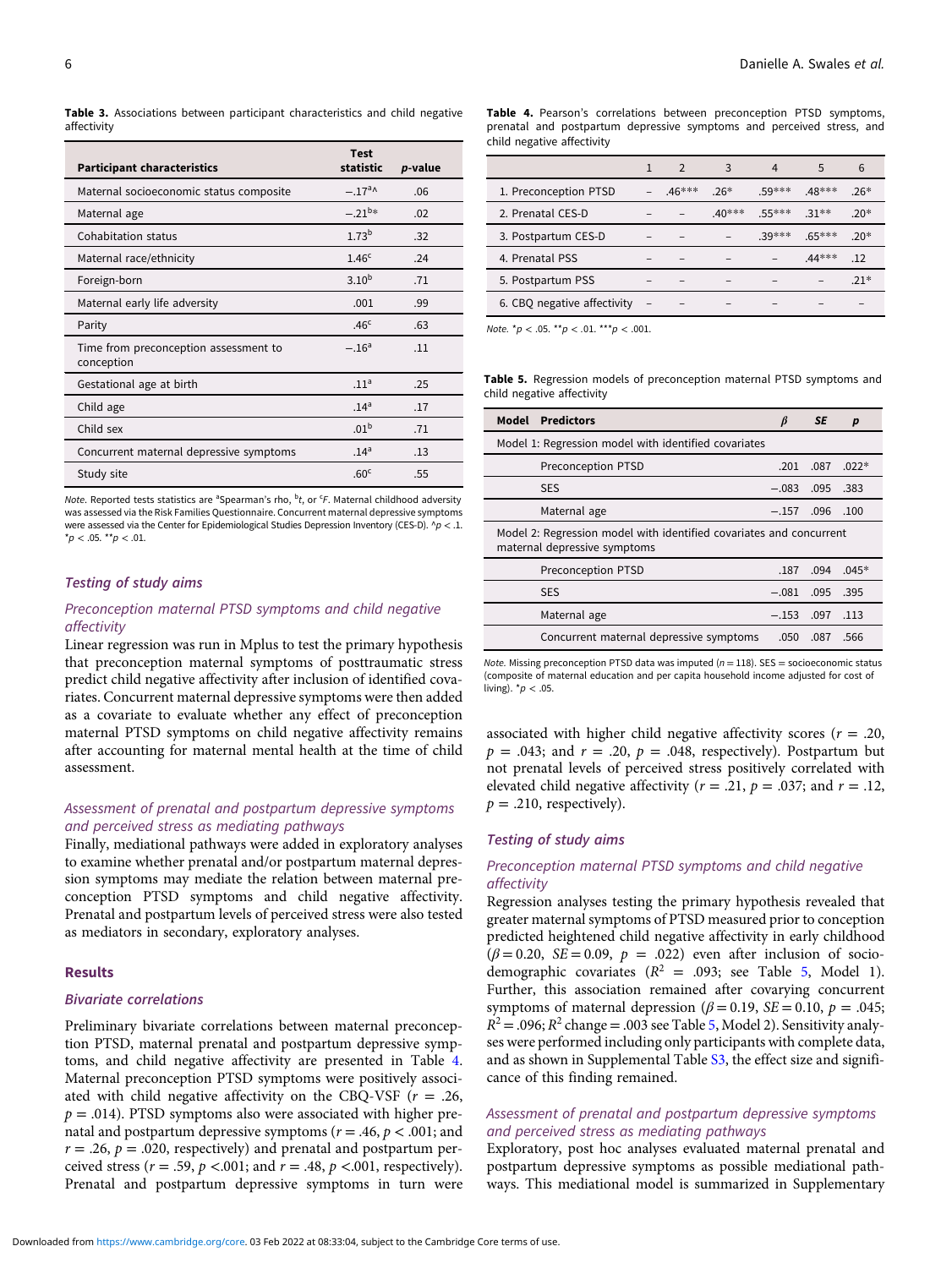Figure [S1](https://doi.org/10.1017/S0954579421001760). The total effect of the model was significant ( $\beta$  = 0.21,  $SE = 0.09$ ,  $p = .022$ ), however prenatal and postpartum depressive symptoms were not significant mediators (total indirect effect:  $\beta = 0.04$ ,  $SE = 0.04$ ,  $p = .289$ ; specific indirect effect of prenatal depressive symptoms:  $\beta = 0.02$ ,  $SE = 0.03$ ,  $p = .511$ ; specific indirect effect of postpartum depressive symptoms:  $\beta = 0.02$ ,  $SE = 0.03$ ,  $p = .506$ ). Next, prenatal and postpartum levels of perceived stress were considered as mediational pathways. This mediational model is summarized in Supplementary Figure [S2](https://doi.org/10.1017/S0954579421001760). The total effect of the model was significant ( $\beta$  = 0.20, SE = 0.09, p = .022) although neither prenatal nor postpartum levels of perceived mediated the relation between preconception PTSD symptoms and child negative affectivity (total indirect effect:  $\beta = 0.04$ ,  $SE = 0.06$ ,  $p = .448$ ; specific indirect effect of prenatal levels of perceived stress:  $\beta = -0.02$ ,  $SE = 0.04$ ,  $p = .653$ ; specific indirect effect of postpartum levels of perceived stress:  $β = 0.06$ ,  $SE = 0.05$ ,  $p = .250$ ).

#### **Discussion**

The current study advances our understanding of the intergenerational impact of PTSD by prospectively evaluating maternal posttraumatic stress symptoms prior to conception and negative affectivity in the next generation. Using this prospective, longitudinal approach within a socioeconomically diverse sample of women and children, we found that more severe maternal symptoms of PTSD prior to conception predicted higher negative affectivity in their children during early childhood. Notably, the relation between maternal preconception PTSD symptoms and child negative affectivity persisted when covarying SES and concurrent maternal depressive symptoms, suggesting that this association is likely not fully accounted for by postnatal shared environmental circumstances or current maternal mental health. Further, maternal early life adversity was not associated with child negative affectivity and thus did not meet covariate criteria, suggesting that maternal mental health symptoms prior to conception may be a more robust predictor of child development than history of adverse experiences. Collectively, these results build upon our understanding of the enduring effects of PTSD on development in the next generation, suggesting that elevated PTSD symptoms prior to conception are an indicator of risk for heightened negative affectivity in the offspring. Findings also underscore the crucial importance of considering the mental health of women prior to pregnancy in the intergenerational sequelae of trauma.

The current study directly builds upon the retrospective and epidemiological literature, linking maternal recall of preconception traumatic events to poor emotional outcomes in children (Bosquet Enlow et al., [2018](#page-8-0); Briggs et al., [2014](#page-8-0); McDonnel & Valentino, [2016](#page-9-0)) and adds to a very small number of prospective studies exploring the impact of preconception stress on emotional outcomes for the next generation (Hipwell et al., [2019](#page-8-0); Spry et al., [2020](#page-10-0)). Current findings extend the work of Hipwell et al. [\(2019](#page-8-0)), who reported that in a prospective cohort, children of women exposed to traumatic events in their own childhoods were more likely to exhibit emotion dysregulation in infancy. With our direct evaluation of PTSD symptoms (rather than exposure to traumatic events), we provide novel evidence of an intergenerational association between posttraumatic stress symptoms and child negative affectivity outcomes. This finding provides evidence that PTSD symptoms are likely part of a pathway by which maternal trauma history may have a dysregulating impact on child negative affectivity; and that PTSD symptoms measured prior to conception may be a useful indicator of intergenerational risk.

# Potential mediating pathways underlying the intergenerational impact of trauma

Preconception PTSD symptoms were positively associated with symptoms of depression during pregnancy. These findings align with retrospective studies linking maternal recall of trauma history to her mental health during pregnancy (Alvarez-Segura et al., [2014;](#page-7-0) Atzl et al., [2019](#page-7-0); River et al., [2019](#page-9-0)). Further, prenatal maternal depressive symptoms were correlated with child negative affectivity, consistent with a vast fetal programming literature prospectively documenting the influence of prenatal depression on the processes of fetal development and subsequent child socioemotional outcomes (Blair et al., [2011;](#page-7-0) Davis et al., [2007;](#page-8-0) Erickson et al., [2017;](#page-8-0) Glynn et al., [2018;](#page-8-0) Letourneau et al., [2019](#page-9-0); Werner et al., [2007](#page-10-0)). We did not find evidence that maternal depressive symptoms or perceived stress during pregnancy or the postpartum period mediated the relation between preconception PTSD and child emotional outcomes, nor did the direct effect of prenatal depressive symptoms on child negative affectivity reach statistical significance in this mediational model. It is plausible that the current study was underpowered to detect the role of perinatal depression symptoms or perceived stress in mediating this relation. Given the relatively small sample size, mediational analyses should be interpreted with caution. It is also possible that other candidate pathways may be involved in this intergenerational association. For example, other domains of maternal mental health may be more directly implicated in the intergenerational impact of PTSD, including persistent perinatal PTSD symptoms. Although depression and PTSD are often comorbid (Shalev et al., [1998\)](#page-10-0), the unique features of PTSD symptomatology such as heightened vigilance may have a more potent impact on fetal development. Multiple perinatal biological mechanisms, including stress physiology (e.g., perinatal maternal and placental HPA axis activity), epigenetic mechanisms (beginning even prior to conception), immune functioning, and gut microbiota, have also been implicated in models of intergenerational stress (Bouvette-Turcot et al., [2020;](#page-8-0) Bowers & Yehuda, [2016;](#page-8-0) Buss et al., [2017;](#page-8-0) Davis & Narayan, [2020;](#page-8-0) Keenan et al., [2018](#page-9-0); Scorza et al., [2019](#page-10-0); Swales et al., [2018;](#page-10-0) Yehuda & Meaney, [2018](#page-10-0)). Additionally, maternal parenting (such as maternal warmth and sensitivity) and the security of attachment relationships have been frequently implicated in the intergenerational sequelae PTSD, as trauma history has been shown to be a risk factor for negative parent-child interactions (Cohen et al., [2008](#page-8-0); Savage et al., [2019\)](#page-10-0). It is important that future studies continue to explore possible mediating pathways and broaden the scope of candidate mechanisms considered.

#### Strengths, limitations, and future directions

The current study has several key strengths. Due to the challenges of recruiting and assessing women prior to pregnancy, few prospective studies of preconception mental health exist. Further, the multifaceted diversity of the study sample is a notable strength. The women in the study sample came from racial, ethnic, geographical, and socioeconomic backgrounds which are underrepresented in maternal and child health research (e.g., over a third of women identified as Latina or Hispanic and approximately a third of women identified as African American or Black) (Conradt et al., [2020](#page-8-0)). Another key advantage of the current study is the use of multiple assessment timepoints. Although PTSD symptoms were only measured once in the preconception period, maternal depressive symptoms and levels of perceived stress were evaluated twice during pregnancy, once postpartum, and once during the time of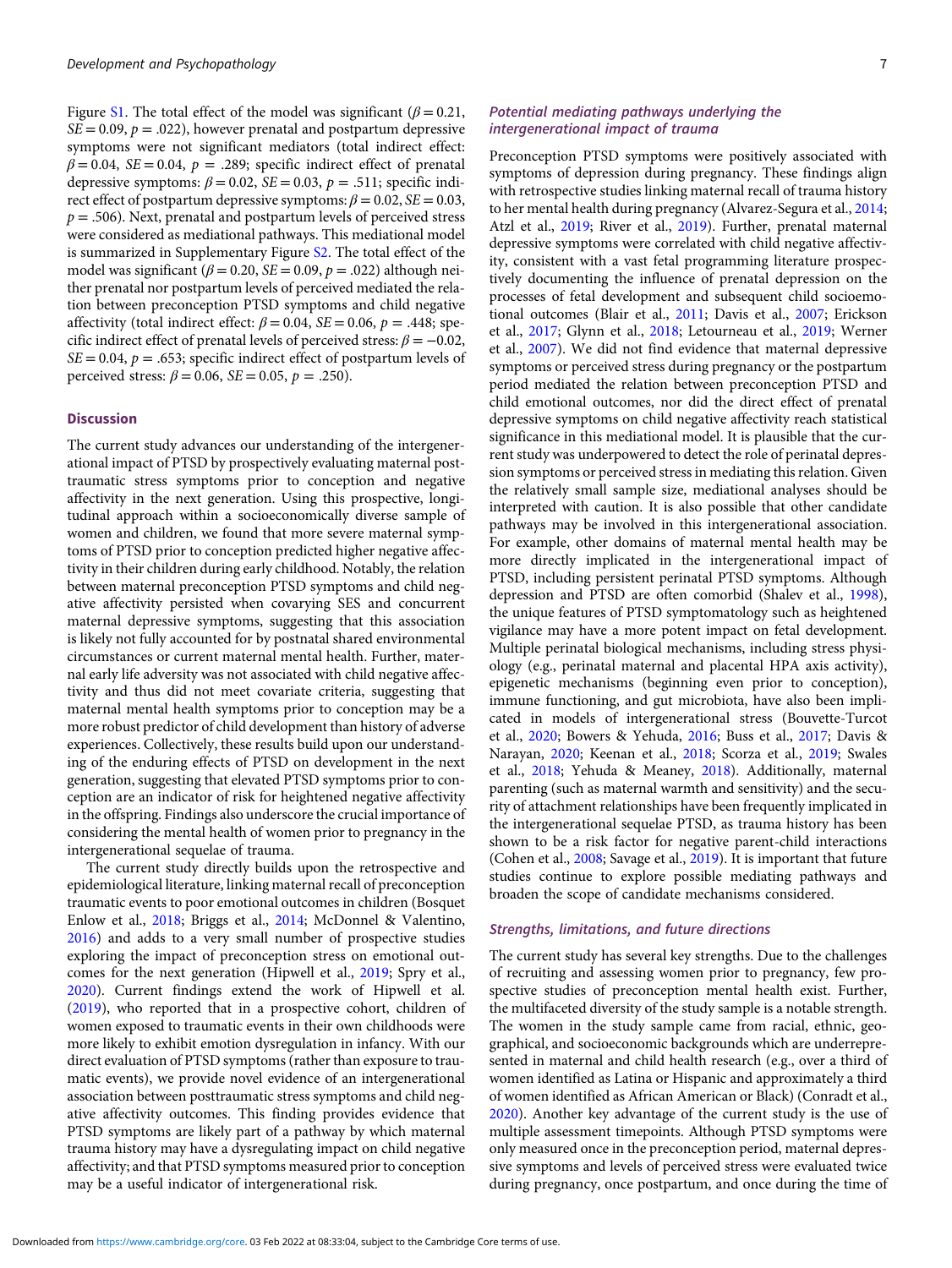<span id="page-7-0"></span>childhood assessment. This approach allowed for continued evaluation of maternal mental health across the peripartum period and into early childhood.

Despite these strengths, there also are also several limitations and key identified areas for future research. First, the sample includes only mothers who had at least one prior pregnancy at the time of recruitment. There was also a high rate of attrition amongst eligible participants (48%), reflecting the usual challenges of recruiting participants prior to conception and retaining them until 3–5 years postpartum. Participants included in the current analyses were more likely to be older, Latina, and born outside of the United States, and had a longer interpregnancy interval than those who did not participate in the present study, and notably, PTSD symptoms did not differ between the two groups. These demographic predictors of attrition should be considered in interpreting study findings. Additionally, maternal PTSD symptoms were only assessed at one time point and not during pregnancy or at any postnatal time points. Future studies should evaluate maternal PTSD symptoms over time. We also evaluated PTSD symptoms dimensionally within an at-risk community sample, with 21% of participants surpassing the clinical threshold for likely PTSD diagnosis. Future work would also benefit from exploring these associations within samples of participants recruited from clinical settings and including full diagnostic assessment of PTSD symptoms. Another limitation is that child negative affectivity was assessed via maternal report of child behavior. The likelihood of bias is reduced by the CBQ measure design which asks about behavior in concrete situations. Further, we covaried maternal depressive symptoms at the time of reporting to partially account for the influence of concurrent mental health on reporting biases; however, future studies should also seek to obtain ratings from other caregivers and through direct observations of child temperament. Finally, future studies should consider additional processes of risk and resilience that may impact the intergenerational transmission of maternal stress, such as cultural factors (considering the role of enculturation, acculturation, acculturative stress and discrimination, and community and identity based protective factors) as well as benevolent childhood experiences and other maternal characteristics which may buffer against the impact of preconception PTSD symptoms.

# Conclusion

The current findings have important implications for understanding the intergenerational impact of PTSD and stress. This study supports the continued expansion of the DOHaD model to consider how experiences prior to pregnancy may have lasting intergenerational consequences. Specifically, these findings carry important clinical significance, as heightened negative affectivity in early childhood is a key predictor of later psychopathology (Nigg, [2006\)](#page-9-0), suggesting that elevated preconception PTSD symptoms may indicate risk for later mental health problems in the child. Findings underscore the critical importance of early identification of trauma and PTSD symptoms, and subsequent implementation of effective therapeutic interventions. Such screenings and therapeutic supports should be targeted not only during pregnancy and for new mothers, but also before women enter motherhood. This is important as targeted preconception interventions may confer a two-generational benefit, supporting the mental health of trauma survivors as well as disrupting intergenerational risk pathways to foster positive emotional development in children.

Supplementary material. To view supplementary material for this article, please visit <https://doi.org/10.1017/S0954579421001760>

#### Acknowledgments. None.

Funding statement. This research was funded by the Eunice Kennedy Shriver National Institute of Child Health and Human Development (R01HD072021; Dunkel Schetter, PI) and earlier work by the Child Community Health Network (CCHN), supported through cooperative agreements with the Eunice Kennedy Shriver National Institute of Child Health and Human Development (NICHD; U HD44207, U HD44219, U HD44226, U HD44245, U HD44253, U HD54791, U HD54019, U HD44226-05S1, U HD44245-06S1, R03 HD59584) and the National Institute for Nursing Research (U NR008929). Author N.E.M. received support from the National Institute of Mental Health (T32 MH015750).

#### Conflicts of interest. None.

#### References

- Alvarez-Segura, M., Garcia-Esteve, L., Torres, A., Plaza, A., Imaz, M. L., Hermida-Barros, L., ... Burtchen, N. (2014). Are women with a history of abuse more vulnerable to perinatal depressive symptoms? A systematic review. Archives of Women's Mental Health, 17(5), 343–357. [https://doi.](https://doi.org/10.1007/s00737-014-0440-9) [org/10.1007/s00737-014-0440-9](https://doi.org/10.1007/s00737-014-0440-9)
- Asparouhov, T., & Muthén, B. (2010). Multiple imputation with Mplus. MPlus Web Notes. <https://www.statmodel.com/download/Imputations7.pdf>
- Atzl, V. M., Narayan, A. J., Rivera, L. M., & Lieberman, A. F.(2019). Adverse childhood experiences and prenatal mental health: Type of ACEs and age of maltreatment onset. Journal of Family Psychology, 33(3), 304–314. [https://](https://doi.org/10.1080/10926771.2018.1524806) [doi.org/10.1080/10926771.2018.1524806](https://doi.org/10.1080/10926771.2018.1524806)
- Baird, J., Hill, C. M., Kendrick, T., Inskip, H. M., & SWS Study Group. (2009). Infant sleep disturbance is associated with preconceptional psychological distress: Findings from the Southampton Women's Survey. Sleep, 32(4), 566–568. <https://doi.org/10.5665/sleep/32.4.566>
- Baldwin, J.R., Reuben, A., Newbury, J.B., & Danese, A. (2019). Agreement between prospective and retrospective measures of childhood maltreatment: A systematic review and meta-analysis. JAMA Psychiatry, 76, 584–593. <https://doi.org/10.1001/jamapsychiatry.2019.0097>
- Bale, T. L. (2014). Lifetime stress experience: Transgenerational epigenetics and germ cell programming. Dialogues in Clinical Neuroscience, 16(3), 297–305. <https://doi.org/10.31887/dcns.2014.16.3/tbale>
- Bernstein, D. P., Fink, L., Handelsman, L., Foote, J., Lovejoy, M., Wenzel, K., ... Ruggiero, J. (1994). Initial reliability and validity of a new retrospective measure of child abuse and neglect. The American Journal of Psychiatry, 151(8), 1132–1136. <https://doi.org/10.1176/ajp.151.8.1132>
- Bierer, L. M., Bader, H. N., Daskalakis, N. P., Lehrner, A. L., Makotkine, I., Seckl, J. R., & Yehuda, R. (2014). Elevation of 11β-hydroxysteroid dehydrogenase type 2 activity in Holocaust survivor offspring: Evidence for an intergenerational effect of maternal trauma exposure. Psychoneuroendocrinology, 48, 1–10. <https://doi.org/10.1016/j.psyneuen.2014.06.001>
- Bijl, R. V., Cuijpers, P., & Smit, F. (2002). Psychiatric disorders in adult children of parents with a history of psychopathology. Social Psychiatry and Psychiatric Epidemiology, 37(1), 7–12. <https://doi.org/10.1007/s127-002-8208-8>
- Blair, M. M., Glynn, L. M., Sandman, C. A., & Davis, E. P. (2011). Prenatal maternal anxiety and early childhood temperament. Stress, 14(6), 644–651. <https://doi.org/10.3109/10253890.2011.594121>
- Blanchard, E. B., Jones-Alexander, J., Buckley, T. C., & Forneris, C. A. (1996). Psychometric properties of the PTSD Checklist (PCL). Behaviour Research and Therapy, 34(8), 669–673. [https://doi.org/10.1016/0005-](https://doi.org/10.1016/0005-7967(96)00033-2) [7967\(96\)00033-2](https://doi.org/10.1016/0005-7967(96)00033-2)
- Bock, J., Poeschel, J., Schindler, J., Börner, F., Shachar-Dadon, A., Ferdman, N., ... Poeggel, G. (2016). Transgenerational sex-specific impact of preconception stress on the development of dendritic spines and dendritic length in the medial prefrontal cortex. Brain Structure and Function, 221(2), 855–863. <https://doi.org/10.1007/s00429-014-0940-4>
- Bosquet Enlow, M., Devick, K. L., Brunst, K. J., Lipton, L. R., Coull, B. A., & Wright, R. J. (2017). Maternal lifetime trauma exposure, prenatal cortisol,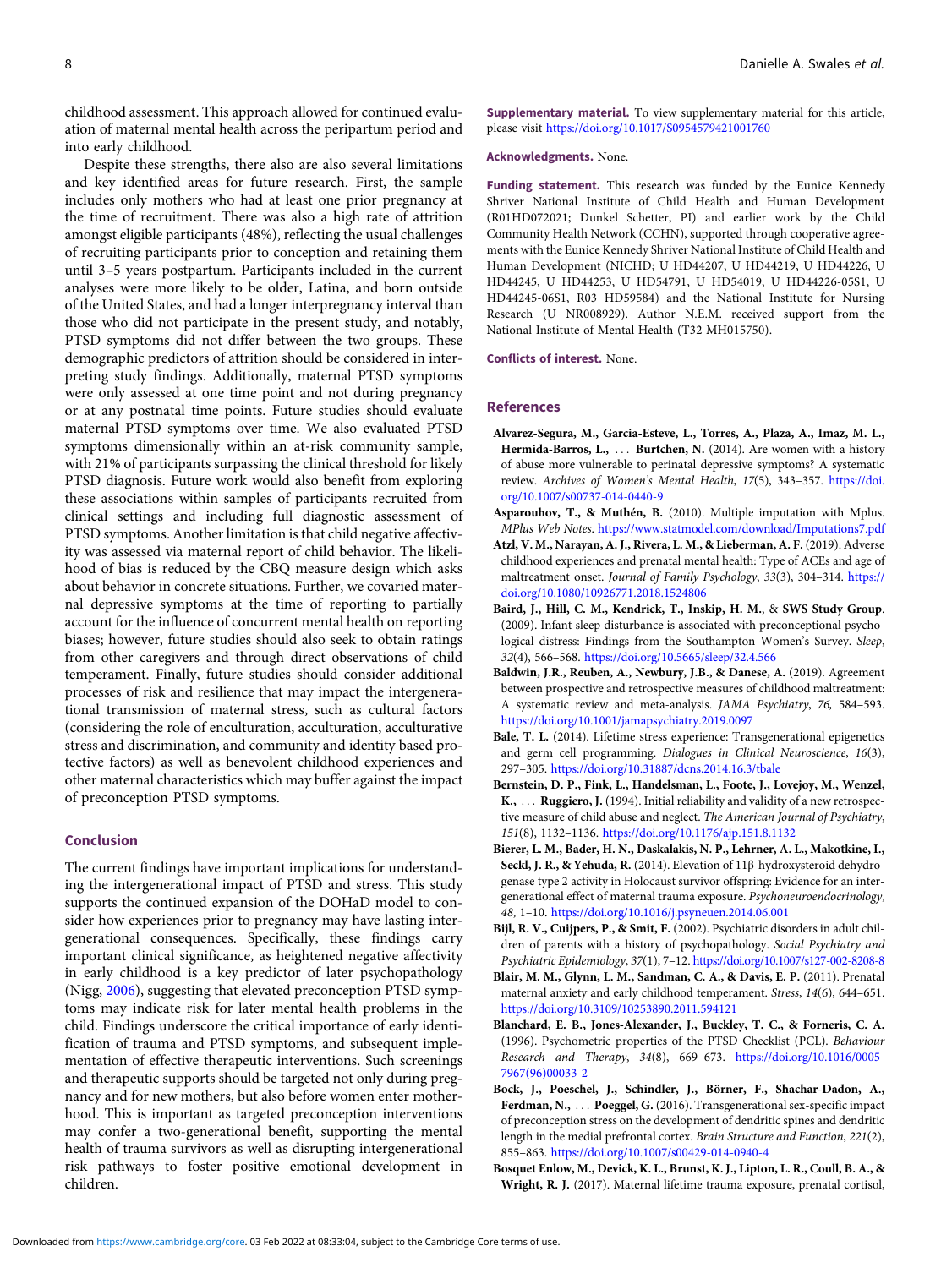<span id="page-8-0"></span>and infant negative affectivity. Infancy, 22(4), 492–513. [https://doi.org/10.](https://doi.org/10.1111/infa.12176) [1111/infa.12176](https://doi.org/10.1111/infa.12176)

- Bosquet Enlow, M., Englund, M. M., & Egeland, B. (2018). Maternal childhood maltreatment history and child mental health: Mechanisms in intergenerational effects. Journal of Clinical Child & Adolescent Psychology, 47(sup1), S47–S62. [https://doi.org/10.1080/15374416.](https://doi.org/10.1080/15374416.2016.1144189) [2016.1144189](https://doi.org/10.1080/15374416.2016.1144189)
- Bouvette-Turcot, A. A., Fleming, A. S., Unternaehrer, E., Gonzalez, A., Atkinson, L., Gaudreau, H., ... Meaney, M. J. (2020). Maternal symptoms of depression and sensitivity mediate the relation between maternal history of early adversity and her child temperament: The inheritance of circumstance. Development and Psychopathology, 32(2), 605–613. [https://doi.org/](https://doi.org/10.1017/s0954579419000488) [10.1017/s0954579419000488](https://doi.org/10.1017/s0954579419000488)
- Bowers, M. E., & Yehuda, R. (2016). Intergenerational transmission of stress in humans. Neuropsychopharmacology, 41(1), 232–244. [https://doi.org/10.](https://doi.org/10.1038/npp.2015.247) [1038/npp.2015.247](https://doi.org/10.1038/npp.2015.247)
- Breslau, N. (2009). The epidemiology of trauma, PTSD, and other posttrauma disorders. Trauma, Violence, & Abuse, 10(3), 198-210. [https://doi.org/10.](https://doi.org/10.1177/1524838009334448) [1177/1524838009334448](https://doi.org/10.1177/1524838009334448)
- Breslau, N., Davis, G. C., & Andreski, P. (1995). Risk factors for PTSDrelated traumatic events: A prospective analysis. The American Journal of Psychiatry, 152(4), 529–535. <https://doi.org/10.1176/ajp.152.4.529>
- Briggs, R. D., Silver, E. J., Krug, L. M., Mason, Z. S., Schrag, R. D., Chinitz, S., & Racine, A. D. (2014). Healthy steps as a moderator: The impact of maternal trauma on child social-emotional development. Clinical Practice in Pediatric Psychology, 2(2), 166–175. [https://doi.org/10.1037/](https://doi.org/10.1037/cpp0000060) [cpp0000060](https://doi.org/10.1037/cpp0000060)
- Buss, C., Entringer, S., Moog, N. K., Toepfer, P., Fair, D. A., Simhan, H. N., ::: Wadhwa, P. D. (2017). Intergenerational transmission of maternal childhood maltreatment exposure: Implications for fetal brain development. Journal of the American Academy of Child & Adolescent Psychiatry, 56(5), 373–382. <https://doi.org/10.1016/j.jaac.2017.03.001>
- Clark, L. A., Watson, D., & Mineka, S. (1994). Temperament, personality, and the mood and anxiety disorders. Journal of Abnormal Psychology, 103(1), 103–116. <https://doi.org/10.1037/0021-843x.103.1.103>
- Class, Q. A., Abel, K. M., Khashan, A. S., Rickert, M. E., Dalman, C., Larsson, H., ... D'Onofrio, B. M. (2014). Offspring psychopathology following preconception, prenatal and postnatal maternal bereavement stress. Psychological Medicine, 44(1), 71–84. [https://doi.org/10.1017/](https://doi.org/10.1017/s0033291713000780) [s0033291713000780](https://doi.org/10.1017/s0033291713000780)
- Class, Q. A., Mortensen, P. B., Henriksen, T. B., Dalman, C., D'Onofrio, B. M., & Khashan, A. S. (2015). Preconception maternal bereavement and infant and childhood mortality: A Danish population-based study. Psychosomatic Medicine, 77(8), 863–869. [https://doi.org/10.1097/psy.](https://doi.org/10.1097/psy.0000000000000229) [0000000000000229](https://doi.org/10.1097/psy.0000000000000229)
- Cohen, L. R., Hien, D. A., & Batchelder, S. (2008). The impact of cumulative maternal trauma and diagnosis on parenting behavior. Child Maltreatment, 13(1), 27–38. <https://doi.org/10.1177/1077559507310045>
- Cohen, S., Doyle, W. J., & Baum, A. (2006). Socioeconomic status is associated with stress hormones. Psychosomatic Medicine, 68(3), 414–420. [https://](https://doi.org/10.1097/01.psy.0000221236.37158.b9) [doi.org/10.1097/01.psy.0000221236.37158.b9](https://doi.org/10.1097/01.psy.0000221236.37158.b9)
- Cohen, S., Kamarck, T., & Mermelstein, R. (1983). A global measure of perceived stress. Journal of Health and Social Behavior, 24(4), 385–396. [https://](https://doi.org/10.2307/2136404) [doi.org/10.2307/2136404](https://doi.org/10.2307/2136404)
- Conradt, E., Carter, S. E., & Crowell, S. E. (2020). Biological embedding of chronic stress across two generations within marginalized communities. Child Development Perspectives, 14(4), 208–214. [https://doi.org/10.1111/](https://doi.org/10.1111/cdep.12382) [cdep.12382](https://doi.org/10.1111/cdep.12382)
- Corcoran, K., & Fisher, J. (1987). Measures for clinical practice: A source book. New York: Free Press.
- Davis, E. P., Glynn, L. M., Schetter, C. D., Hobel, C., Chicz-Demet, A., & Sandman, C. A. (2007). Prenatal exposure to maternal depression and cortisol influences infant temperament. Journal of the American Academy of Child & Adolescent Psychiatry, 46(6), 737–746. [https://doi.org/10.1097/chi.](https://doi.org/10.1097/chi.0b013e318047b775) [0b013e318047b775](https://doi.org/10.1097/chi.0b013e318047b775)
- Davis, E. P., & Narayan, A. J. (2020). Pregnancy as a period of risk, adaptation, and resilience for mothers and infants. Development and

Psychopathology, 32(5), 1625–1639. [https://doi.org/10.1017/s09545794200](https://doi.org/10.1017/s0954579420001121) [01121](https://doi.org/10.1017/s0954579420001121)

- Derryberry, D., & Rothbart, M. K. (1997). Reactive and effortful processes in the organization of temperament. Development and Psychopathology, 9(4), 633–652. <https://doi.org/10.1017/s0954579497001375>
- Doyle, C., & Cicchetti, D. (2018). Future directions in prenatal stress research: Challenges and opportunities related to advancing our understanding of prenatal developmental origins of risk for psychopathology. Development and Psychopathology, 30(3), 721–724. [https://doi.org/10.1017/s09545794180](https://doi.org/10.1017/s095457941800069x) [0069x](https://doi.org/10.1017/s095457941800069x)
- Dunkel Schetter, C., Schafer, P., Lanzi, R. G., Clark-Kauffman, E., Raju, T. N., Hillemeier, M. M., & Community Child Health Network. (2013). Shedding light on the mechanisms underlying health disparities through community participatory methods: The stress pathway. Perspectives on Psychological Science, 8(6), 613–633. [https://doi.org/10.1177/17456916135](https://doi.org/10.1177/1745691613506016) [06016](https://doi.org/10.1177/1745691613506016)
- Erickson, N. L., Gartstein, M. A., & Dotson, J. A. W. (2017). Review of prenatal maternal mental health and the development of infant temperament. Journal of Obstetric, Gynecologic & Neonatal Nursing, 46(4), 588-600. <https://doi.org/10.1016/j.jogn.2017.03.008>
- Felitti, V. J., Anda, R. F., Nordenberg, D., Williamson, D. F., Spitz, A. M., Edwards, V., ... Marks, J. S. (1998). Household dysfunction to many of the leading causes of death in adults the Adverse Childhood Experiences (ACE) Study. American Journal of Preventive Medicine, 14(4), 245–258. [https://doi.](https://doi.org/10.1016/s0749-3797(98)00017-8) [org/10.1016/s0749-3797\(98\)00017-8](https://doi.org/10.1016/s0749-3797(98)00017-8)
- Flory, J. D., Bierer, L. M., & Yehuda, R. (2011). Maternal exposure to the holocaust and health complaints in offspring. Disease Markers, 30(2-3), 133–139. <https://doi.org/10.1155/2011/250470>
- Gangi, S., Talamo, A., & Ferracuti, S. (2009). The long-term effects of extreme war-related trauma on the second generation of Holocaust survivors. Violence and Victims, 24, 687–701. [https://doi.org/10.1891/0886-](https://doi.org/10.1891/0886-6708.24.5.687) [6708.24.5.687](https://doi.org/10.1891/0886-6708.24.5.687)
- George, D., & Mallery, P. (2010). SPSS for Windows step by step. A simple study guide and reference, 17.0 update (10a ed.). Pearson Education, Inc.
- Glynn, L. M., Howland, M. A., Sandman, C. A., Davis, E. P., Phelan, M., Baram, T. Z., & Stern, H. S. (2018). Prenatal maternal mood patterns predict child temperament and adolescent mental health. Journal of Affective Disorders, 228, 83–90. <https://doi.org/10.1016/j.jad.2017.11.065>
- Goodman, S. H., & Gotlib, I. H. (1999). Risk for psychopathology in the children of depressed mothers: A developmental model for understanding mechanisms of transmission. Psychological Review, 106(3), 458–490. <https://doi.org/10.1037/0033-295x.106.3.458>
- Hardt, J., & Rutter, M. (2004). Validity of adult retrospective reports of adverse childhood experiences: Review of the evidence. Journal of Child Psychology and Psychiatry, 45(2), 260–273. [https://doi.org/10.1111/j.1469-](https://doi.org/10.1111/j.1469-7610.2004.00218.x) [7610.2004.00218.x](https://doi.org/10.1111/j.1469-7610.2004.00218.x)
- Harker, A., Raza, S., Williamson, K., Kolb, B., & Gibb, R. (2015). Preconception paternal stress in rats alters dendritic morphology and connectivity in the brain of developing male and female offspring. Neuroscience, 303, 200–210. <https://doi.org/10.1016/j.neuroscience.2015.06.058>
- Harville, E. W., Boynton-Jarrett, R., Power, C., & Hyppönen, E. (2010). Childhood hardship, maternal smoking, and birth outcomes: A prospective cohort study. Archives of Pediatrics & Adolescent Medicine, 164(6), 533-539. <https://doi.org/10.1001/archpediatrics.2010.61>
- Hipwell, A. E., Tung, I., Northrup, J., & Keenan, K. (2019). Transgenerational associations between maternal childhood stress exposure and profiles of infant emotional reactivity. Development and Psychopathology, 31(3), 887–898. [https://doi.org/10.1017/s0954](https://doi.org/10.1017/s0954579419000324) [579419000324](https://doi.org/10.1017/s0954579419000324)
- Huang, Y., Shi, X., Xu, H., Yang, H., Chen, T., Chen, S., & Chen, X. (2010). Chronic unpredictable stress before pregnancy reduce the expression of brain-derived neurotrophic factor and N-methyl-D-aspartate receptor in hippocampus of offspring rats associated with impairment of memory. Neurochemical Research, 35(7), 1038–1049. [https://doi.org/10.1007/](https://doi.org/10.1007/s11064-010-0152-0) [s11064-010-0152-0](https://doi.org/10.1007/s11064-010-0152-0)
- Huth-Bocks, A. C., Krause, K., Ahlfs-Dunn, S., Gallagher, E., & Scott, S. (2013). Relational trauma and posttraumatic stress symptoms among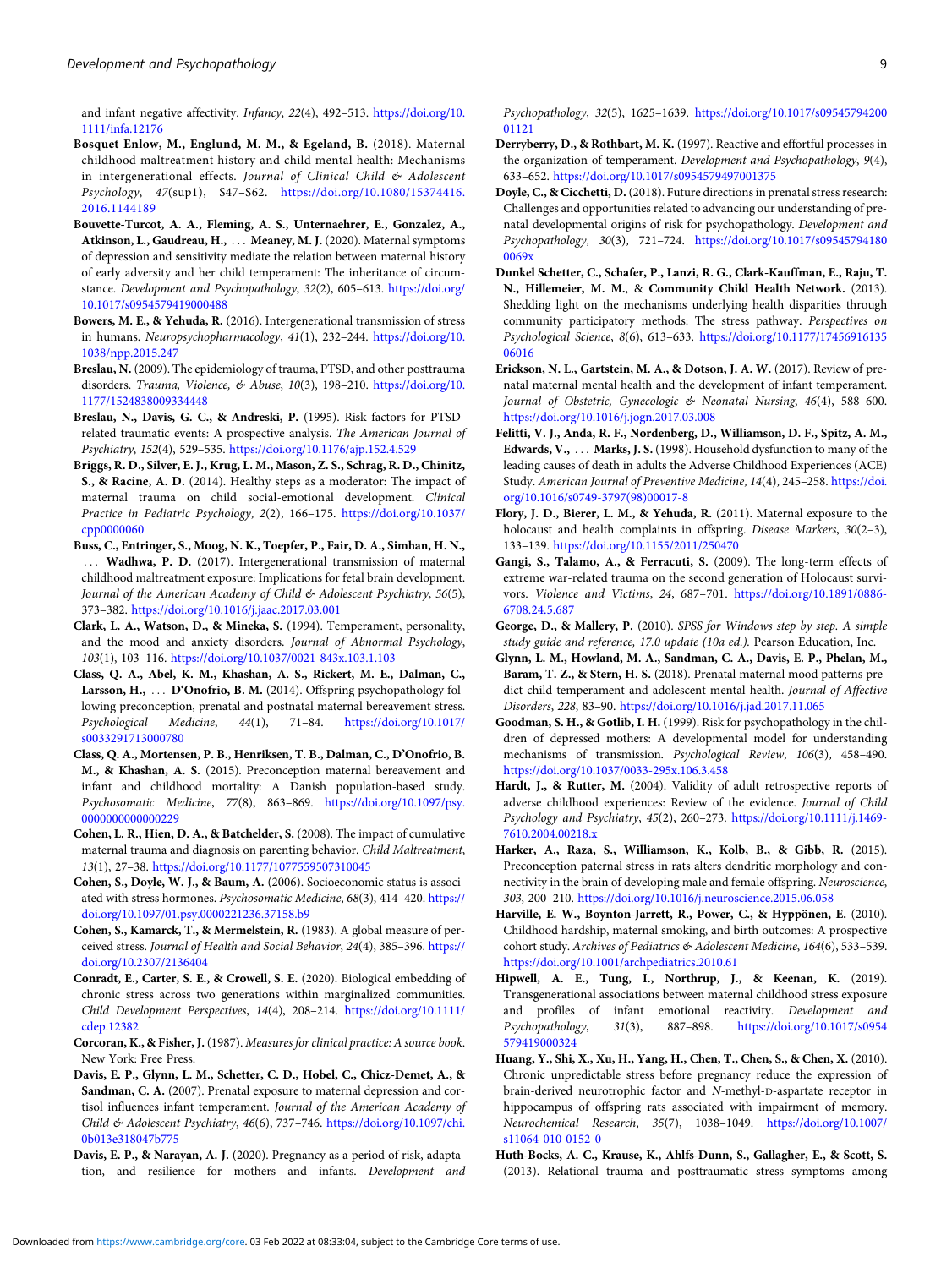<span id="page-9-0"></span>pregnant women. Psychodynamic Psychiatry, 41(2), 277–301. [https://doi.org/](https://doi.org/10.1521/pdps.2013.41.2.277) [10.1521/pdps.2013.41.2.277](https://doi.org/10.1521/pdps.2013.41.2.277)

- Keenan, K., Hipwell, A. E., Class, Q. A., & Mbayiwa, K. (2018). Extending the developmental origins of disease model: Impact of preconception stress exposure on offspring neurodevelopment. Developmental Psychobiology, 60(7), 753–764. <https://doi.org/10.1002/dev.21773>
- Khan, M., & Renk, K. (2019). Mothers' adverse childhood experiences, depressive symptoms, parenting, and attachment as predictors of young children's problems. Journal of Child Custody, 16(3), 268–290. [https://doi.](https://doi.org/10.1080/15379418.2019.1575318) [org/10.1080/15379418.2019.1575318](https://doi.org/10.1080/15379418.2019.1575318)
- Klengel, T., Dias, B. G., & Ressler, K. J. (2016). Models of intergenerational and transgenerational transmission of risk for psychopathology in mice. Neuropsychopharmacology, 41(1), 219–231. [https://doi.org/10.1038/npp.](https://doi.org/10.1038/npp.2015.249) [2015.249](https://doi.org/10.1038/npp.2015.249)
- Lambert, J. E., Holzer, J., & Hasbun, A. (2014). Association between parents' PTSD severity and children's psychological distress: A meta-analysis. Journal of Traumatic Stress, 27(1), 9–17. <https://doi.org/10.1002/jts.21891>
- Lang, A. J., Gartstein, M. A., Rodgers, C. S., & Lebeck, M. M. (2010). The impact of maternal childhood abuse on parenting and infant temperament. Journal of Child and Adolescent Psychiatric Nursing, 23(2), 100-110. [https://](https://doi.org/10.1111/j.1744-6171.2010.0022) [doi.org/10.1111/j.1744-6171.2010.0022](https://doi.org/10.1111/j.1744-6171.2010.0022)
- Letourneau, N., Dewey, D., Kaplan, B. J., Ntanda, H., Novick, J., Thomas, J. C., ... APrON Study Team. (2019). Intergenerational transmission of adverse childhood experiences via maternal depression and anxiety and moderation by child sex. Journal of Developmental Origins of Health and Disease, 10(1), 88–99. <https://doi.org/10.1017/s2040174418000648>
- Li, H., Zhang, L., Fang, Z., Lin, L., Wu, C., & Huang, Q. (2010). Behavioral and neurobiological studies on the male progeny of maternal rats exposed to chronic unpredictable stress before pregnancy. Neuroscience Letters, 469(2), 278–282. <https://doi.org/10.1016/j.neulet.2009.12.017>
- Lonigan, C. J., Vasey, M. W., Phillips, B. M., & Hazen, R. A. (2004). Temperament, anxiety, and the processing of threat-relevant stimuli. Journal of Clinical Child and Adolescent Psychology, 33(1), 8-20. [https://](https://doi.org/10.1207/s15374424jccp3301_2) [doi.org/10.1207/s15374424jccp3301\\_2](https://doi.org/10.1207/s15374424jccp3301_2)
- Mahrer, N. E., Guardino, C. M., Hobel, C., & Dunkel Schetter, C. (2020). Maternal stress before conception is associated with shorter gestation. Annals of Behavioral Medicine, 55(3), 242–252. [https://doi.org/10.1093/](https://doi.org/10.1093/abm/kaaa047) [abm/kaaa047](https://doi.org/10.1093/abm/kaaa047)
- McDonald, S. D., & Calhoun, P. S. (2010). The diagnostic accuracy of the PTSD checklist: A critical review. Clinical Psychology Review, 30(8), 976–987. <https://doi.org/10.1016/j.cpr.2010.06.012>
- McDonnell, C. G., & Valentino, K. (2016). Intergenerational effects of childhood trauma: Evaluating pathways among maternal ACEs, perinatal depressive symptoms, and infant outcomes. Child Maltreatment, 21(4), 317–326. <https://doi.org/10.1177/1077559516659556>
- McLaughlin, K. A., & Lambert, H. K. (2017). Child trauma exposure and psychopathology: Mechanisms of risk and resilience. Current Opinion in Psychology, 14, 29–34. <https://doi.org/10.1016/j.copsyc.2016.10.004>
- Moffitt, T. E., Caspi, A., Taylor, A., Kokaua, J., Milne, B. J., Polanczyk, G., & Poulton, R. (2010). How common are common mental disorders? Evidence that lifetime prevalence rates are doubled by prospective versus retrospective ascertainment. Psychological Medicine, 40(6), 899–909. <https://doi.org/10.1017/s0033291709991036>
- Mosack, V., & Shore, E. R. (2006). Screening for depression among pregnant and postpartum women. Journal of Community Health Nursing, 23(1), 37– 47. [https://doi.org/10.1207/s15327655jchn2301\\_4](https://doi.org/10.1207/s15327655jchn2301_4)
- Muris, P., & Ollendick, T. H. (2005). The role of temperament in the etiology of child psychopathology. Clinical Child and Family Psychology Review, 8(4), 271–289. <https://doi.org/10.1007/s10567-005-8809-y>
- Muthén, L. K., & Muthén, B. O. (1998–2017). Mplus User's Guide. Eighth Edition. Muthén & Muthén.
- Narayan, A., Lieberman, A. F., Masten, A. S. (2021). Intergenerational transmission and prevention of adverse childhood experiences (ACEs). Clinical Psychology Review, 101997. <https://doi.org/10.1016/j.cpr.2021.101997>
- Nast, I., Bolten, M., Meinlschmidt, G., & Hellhammer, D. H. (2013). How to measure prenatal stress? A systematic review of psychometric instruments to assess psychosocial stress during pregnancy. Paediatric and Perinatal Epidemiology, 27(4), 313–322. <https://doi.org/10.1111/ppe.12051>
- National Comorbidity Survey (NCS). (2017). Data Table 2: 12-month prevalence DSM-IV/WMH-CIDI disorders by sex and cohort. [https://www.hcp.](https://www.hcp.med.harvard.edu/ncs/index.php) [med.harvard.edu/ncs/index.php](https://www.hcp.med.harvard.edu/ncs/index.php)
- Newbury, J. B., Arseneault, L., Moffitt, T. E., Caspi, A., Danese, A., Baldwin, J. R., & Fisher, H. L. (2018). Measuring childhood maltreatment to predict early-adult psychopathology: Comparison of prospective informant-reports and retrospective self-reports. Journal of Psychiatric Research, 96, 57–64. <https://doi.org/10.1016/j.jpsychires.2017.09.020>
- Nigg, J. T. (2006). Temperament and developmental psychopathology. Journal of Child Psychology and Psychiatry, 47(3-4), 395-422. [https://doi.](https://doi.org/10.1111/j.1469-7610.2006.01612.x) [org/10.1111/j.1469-7610.2006.01612.x](https://doi.org/10.1111/j.1469-7610.2006.01612.x)
- O'Campo, P., Schetter, C. D., Guardino, C. M., Vance, M. R., Hobel, C. J., Ramey, S. L., ... Community Child Health Network. (2016). Explaining racial and ethnic inequalities in postpartum allostatic load: Results from a multisite study of low to middle income woment. SSM-Population Health, 2, 850–858. <https://doi.org/10.1016/j.ssmph.2016.10.014>
- O'Donnell, M. L., Creamer, M., & Pattison, P. (2004). Posttraumatic stress disorder and depression following trauma: Understanding comorbidity. American Journal of Psychiatry, 161(8), 1390–1396. [https://doi.org/10.](https://doi.org/10.1176/appi.ajp.161.8.1390) [1176/appi.ajp.161.8.1390](https://doi.org/10.1176/appi.ajp.161.8.1390)
- Perroud, N., Rutembesa, E., Paoloni-Giacobino, A., Mutabaruka, J., Mutesa, L., Stenz, L., ... Karege, F. (2014). The Tutsi genocide and transgenerational transmission of maternal stress: Epigenetics and biology of the HPA axis. The World Journal of Biological Psychiatry, 15(4), 334–345. [https://](https://doi.org/10.3109/15622975.2013.866693) [doi.org/10.3109/15622975.2013.866693](https://doi.org/10.3109/15622975.2013.866693)
- Plant, D. T., Jones, F. W., Pariante, C. M., & Pawlby, S. (2017). Association between maternal childhood trauma and offspring childhood psychopathology: Mediation analysis from the ALSPAC cohort. The British Journal of Psychiatry, 211(3), 144–150. <https://doi.org/10.1192/bjp.bp.117.198721>
- Plant, D. T., Pawlby, S., Pariante, C. M., & Jones, F. W. (2018). When one childhood meets another–maternal childhood trauma and offspring child psychopathology: A systematic review. Clinical Child Psychology and Psychiatry, 23(3), 483–500. <https://doi.org/10.1177/1359104517742186>
- Pole, N., Gone, J. P., & Kulkarni, M. (2008). Posttraumatic stress disorder among ethnoracial minorities in the United States. Clinical Psychology: Science and Practice, 15(1), 35–61. [https://doi.org/10.1111/j.1468-2850.](https://doi.org/10.1111/j.1468-2850.2008.00109.x) [2008.00109.x](https://doi.org/10.1111/j.1468-2850.2008.00109.x)
- Power, C., Atherton, K., Strachan, D. P., Shepherd, P., Fuller, E., Davis, A., ... Macfarlane, G. J. (2007). Life-course influences on health in British adults: Effects of socio-economic position in childhood and adulthood. International Journal of Epidemiology, 36(3), 532–539. [https://doi.org/10.](https://doi.org/10.1093/ije/dyl310) [1093/ije/dyl310](https://doi.org/10.1093/ije/dyl310)
- Putnam, S. P., & Rothbart, M. K. (2006). Development of short and very short forms of the Children's Behavior Questionnaire. Journal of Personality Assessment, 87(1), 102–112. [https://doi.org/10.1207/](https://doi.org/10.1207/s15327752jpa8701_09) [s15327752jpa8701\\_09](https://doi.org/10.1207/s15327752jpa8701_09)
- Ramey, S. L., Schafer, P., DeClerque, J. L., Lanzi, R. G., Hobel, C., Shalowitz, M., ... Raju, T. N. (2015). The preconception stress and resiliency pathways model: A multi-level framework on maternal, paternal, and child health disparities derived by community-based participatory research. Maternal and Child Health Journal, 19(4), 707–719. [https://doi.org/10.1007/](https://doi.org/10.1007/s10995-014-1581-1) [s10995-014-1581-1](https://doi.org/10.1007/s10995-014-1581-1)
- Resnick, H. S., Kilpatrick, D. G., Dansky, B. S., Saunders, B. E., & Best, C. L. (1993). Prevalence of civilian trauma and posttraumatic stress disorder in a representative national sample of women. Journal of Consulting and Clinical Psychology, 61(6), 984–991. [https://doi.org/10.1037/0022-006x.61.](https://doi.org/10.1037/0022-006x.61.6.984) [6.984](https://doi.org/10.1037/0022-006x.61.6.984)
- Reuben, A., Moffitt, T. E., Caspi, A., Belsky, D. W., Harrington, H., Schroeder, F., ... Danese, A. (2016). Lest we forget: Comparing retrospective and prospective assessments of adverse childhood experiences in the prediction of adult health. Journal of Child Psychology and Psychiatry, 57(10), 1103–1112. <https://doi.org/10.1111/jcpp.12621>
- River, L. M., Narayan, A. J., Atzl, V. M., Rivera, L. M., & Lieberman, A. F. (2019). Past made present: The legacy of childhood maltreatment for romantic relationship quality and psychopathology during pregnancy. Psychology of Violence, 10(3), 324–333. <https://doi.org/10.1037/vio0000273>
- Rothbart, M. K., Ahadi, S. A., Hershey, K. L., & Fisher, P. (2001). Investigations of temperament at three to seven years: The Children's